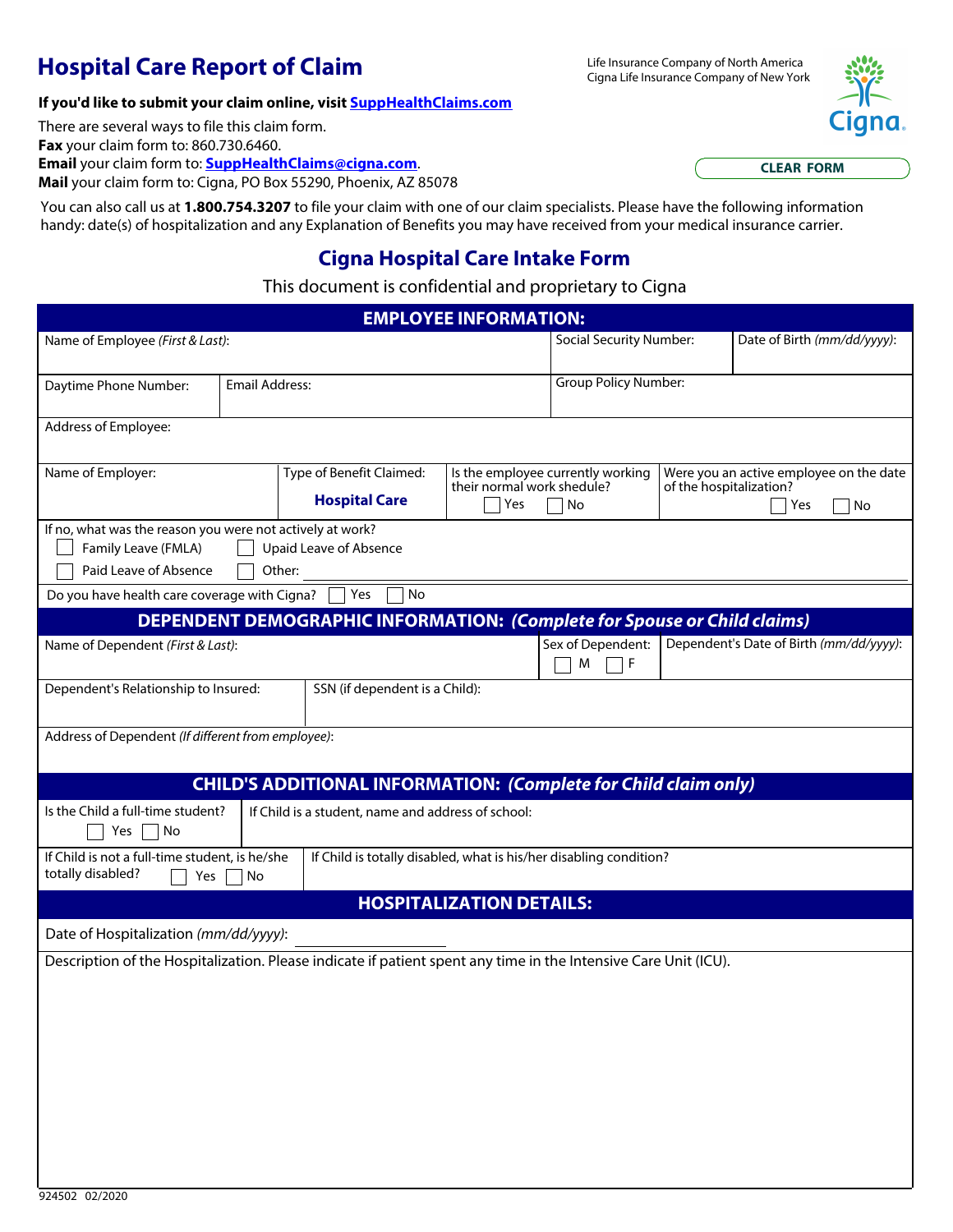| LIST OF HOSPITALS, CLINICS OR PHYSICIANS: |            |                          |             |  |  |  |  |
|-------------------------------------------|------------|--------------------------|-------------|--|--|--|--|
| Physician/Facility Name:                  | Specialty: | Phone Number:            | Fax Number: |  |  |  |  |
| Address:                                  |            | <b>Treatment Period:</b> |             |  |  |  |  |
| Physician/Facility Name:                  | Specialty: | Phone Number:            | Fax Number: |  |  |  |  |
| Address:                                  |            | <b>Treatment Period:</b> |             |  |  |  |  |
| Physician/Facility Name:                  | Specialty: | Phone Number:            | Fax Number: |  |  |  |  |
| Address:                                  |            | <b>Treatment Period:</b> |             |  |  |  |  |
| Physician/Facility Name:                  | Specialty: | Phone Number:            | Fax Number: |  |  |  |  |
| Address:                                  |            | <b>Treatment Period:</b> |             |  |  |  |  |

**CAUTION:** Any person who, knowingly and with intent to defraud any insurance company or other person: (1) files an application for insurance or statement of claim containing any materially false information; (2) conceals for the purpose of misleading, information concerning any material fact thereto, commits a fraudulent insurance act. For residents of the following states, please see the last page of this form: *California, Colorado, District of Columbia, Florida, Kansas, Kentucky, Louisiana, Maryland, Minnesota, New Jersey, Oregon, Pennsylvania, Rhode Island, Tennessee, Texas, Virginia or Washington.*

**NEW YORK FRAUD WARNING:** Any person who knowingly and with intent to defraud any insurance company or other person files an application for insurance or statement of claim containing any materially false information, or conceals for the purpose of misleading, information concerning any fact material thereto, commits a fraudulent insurance act, which is a crime, and shall also be subject to a civil penalty not to exceed \$5000 and the stated value of the claim for each such violation.

☛

Signature

Date Signed

The issuance of this form is not the admission of the existence of any insurance nor does it recognize the validity of any claim and is without prejudice to the company's legal rights.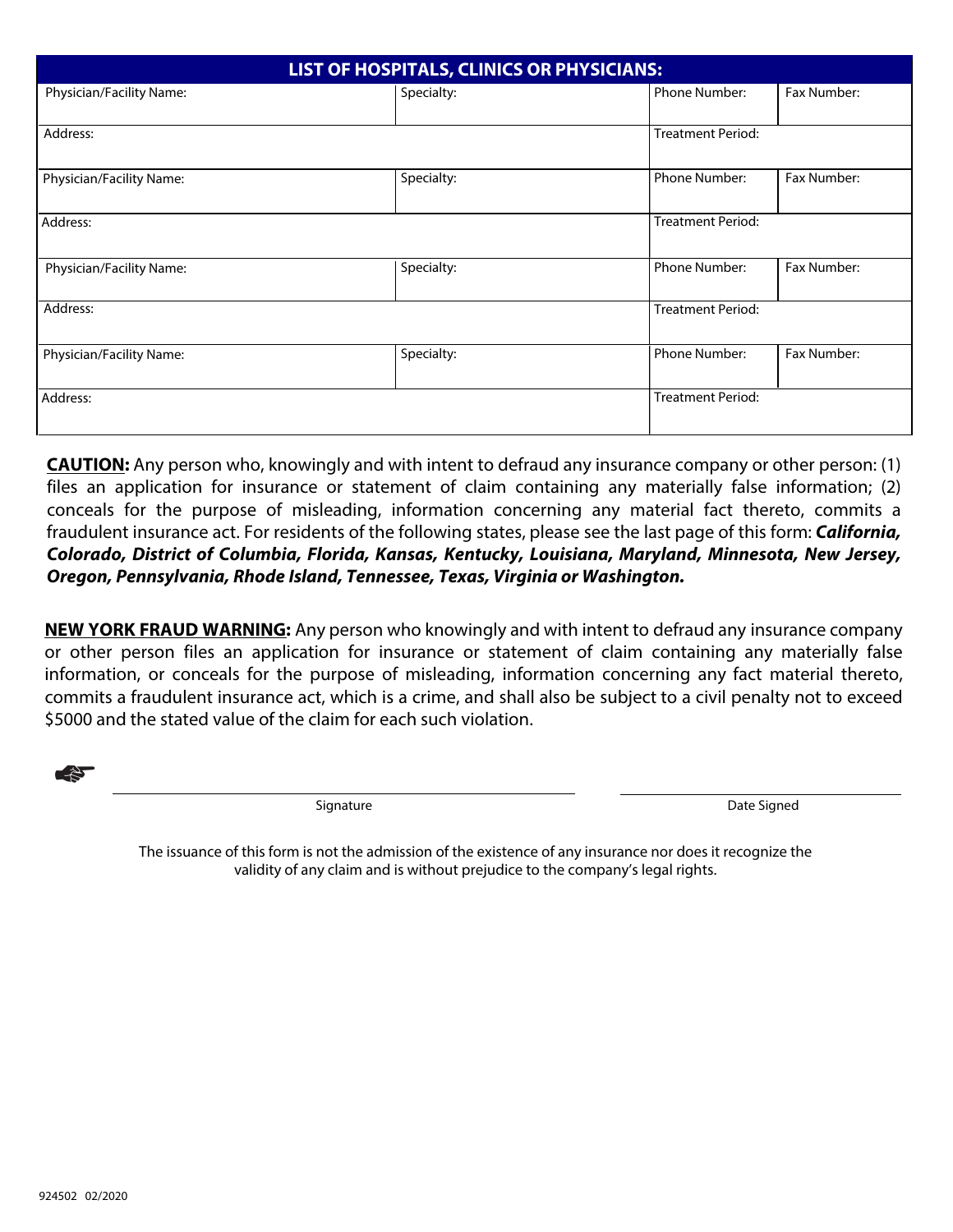# **Disclosure Authorization**



#### **Claimant's Name:**

**NOTE:** This authorization is designed to comply with HIPAA and relates to information necessary to administer coverage and services under your employer's employee health and welfare plan(s) ("the Plan") and similar or coordinating governmental benefits. You are not required to sign the authorization, but if you do not, the Plan, insurers or other providers of services or coverage under the Plan may not be able to process your request for Plan benefits, coverage or services.

#### **AUTHORIZATION**

I authorize any physician, medical professional or other health care provider, hospital or other medical facility; pharmacy; health plan; other medically related entity; rehabilitation professional; vocational evaluator; employee assistance plan; insurance company, reinsurer, health maintenance organization, third party administrator, broker or other insurance service provider, or similar entity; the Medical Information Bureau; the Association of Life Insurance Companies, which operates the Health Claims Index and the Disability Income Record System; government organization or agency, including the Social Security Administration; any of your social security disability advocates or representatives; financial institution, accountant or tax preparer; consumer reporting agency; and employer or group policyholder that has information about my health, prescriptions, financial, earnings or employment history, or other insurance claims and benefits to provide access to or copies of this information to the Plan and to any individual or entity who provides services to or insurance benefits on behalf of the Plan, including but not limited to the requesting company(ies) named below ("Company"). To the extent I may be eligible for governmental benefits similar to or that coordinate with those available to me under the Plan, I also authorize disclosure of information necessary to apply for or determine my eligibility for such benefits to the relevant government agency and/or vendor providing application assistance.

Information about my health may relate to any disorder of the immune system including but not limited to HIV and AIDS; use of drugs or alcohol; and mental and physical history, condition, advice or treatment, but does not include psychotherapy notes.

I understand that any information obtained with this authorization will be used for evaluating and administering my coverage, including any claim for benefits, or otherwise providing services related to or on behalf of the Plan, which may include, but is not limited to assisting me in returning to work and Plan administration. With respect to governmental benefits similar to or that coordinate with benefits available to me under the Plan, I understand that the information will be used to help determine my eligibility for any such benefits and may include assisting me in applying for the benefits. I understand that the information disclosed under this authorization is subject to redisclosure and may no longer be protected by certain federal regulations governing the privacy of health information, although it will continue to be protected by other applicable privacy laws and regulations.

If my employer, union, and/or group association sponsors any other plans, whether or not underwritten or administered by a Cigna company, the information and/or records obtained may also be shared with the underwriting company (insurer) or administrators of those other plans, including their internal or external health management, disease management, wellness, employee/member assistance program or other similar programs, for the purpose of administering any service, benefit or feature described in those plans.

For any claim for insurance benefits, this authorization is valid for the shorter of 24 months or the duration of my claim. For all other permitted disclosures, this authorization is valid for one (1) year from the date below. I am entitled to a copy of this authorization and a photographic or electronic copy of it is as valid as the original.

(Claimant's Signature) (Date Signed)

(Print Name) (Date of Birth)

Guardian, or Conservator, please attach a copy of the document granting authority. I signed on behalf of the claimant as (indicate relationship). If Power of Attorney Designee,

Company Names: Life Insurance Company of North America, Cigna Life Insurance Company of New York.